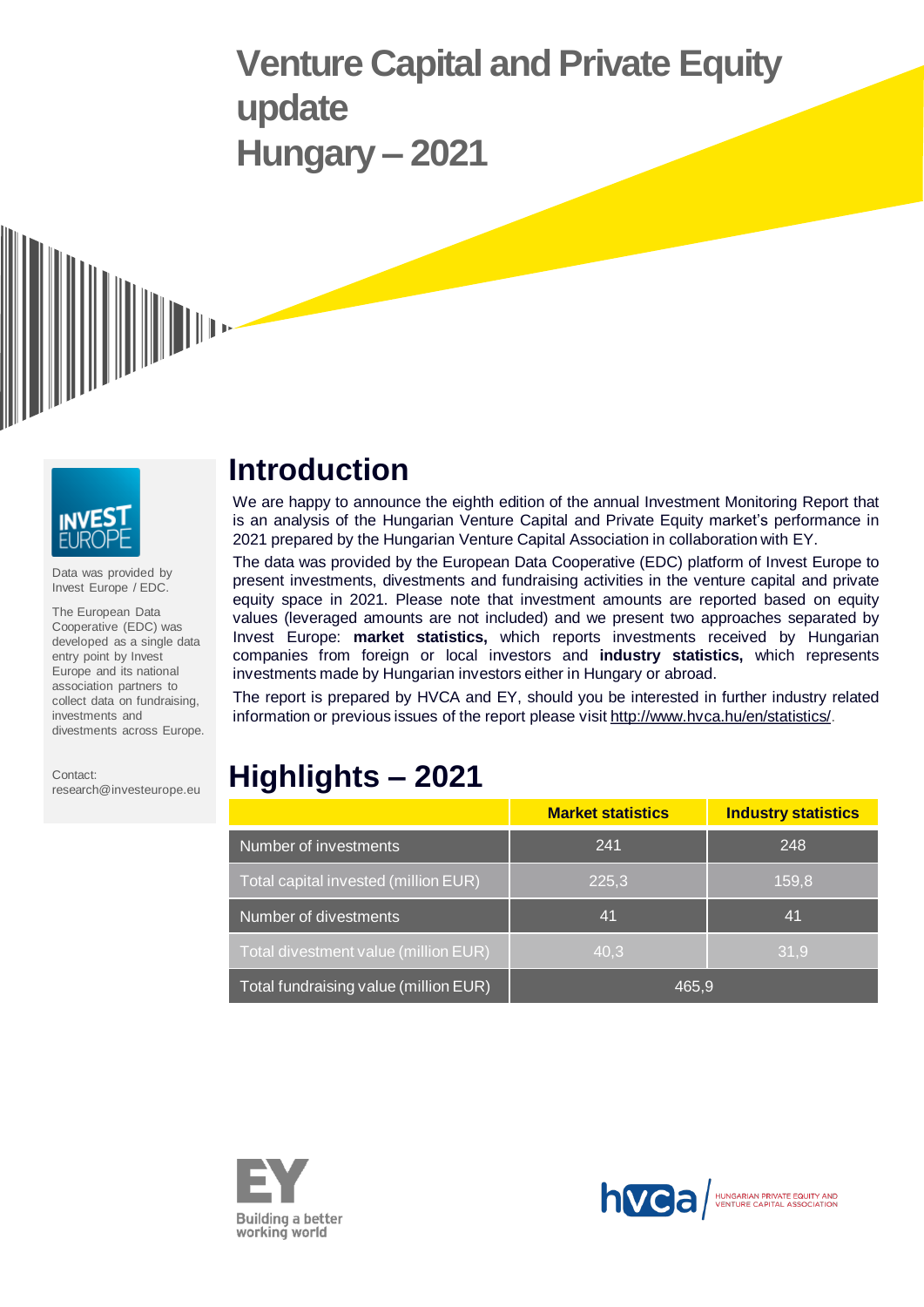### **Equity investments**

#### *Market statistics*

During 2021, EUR 225.3 million was invested into Hungarian companies through 241 transactions. There was a 0.4% decrease in the total number of transactions, and 5% increase in the total invested amount compared to 2020. As a result, the average deal size increased by 5% from 2020 to 2021. The total amount in 2021 was the second highest value that were reported over the past ten years.

#### *Industry statistics*

In 2021, 248 investments were executed by Hungarian investors either in the domestic market or abroad (1% lower than in 2020). Total value of investments decrease from EUR 174.30m to 159.8m between 2020 and 2021, resulting in a 7% decrease in the reported average deal sizes compared to 2020 showing a slight decreasing appetite for larger investments by Hungarian VC-s.

## **Equity investments – investment stage breakdown**

#### *Industry statistics*

Similarly to 2020, most of the investments were initiated in the seed stage (131 out of 248) which was followed by the start-up stage (69 out of 248). The shares of total investment amounts are more balanced: 29% growth capital stage, 26% start-up, 16% later stage venture, and 15% seed. In 2021, there were a total of fourteen reported investments categorized as rescue & turnaround or buyout.

Compared to 2020, the average deal sizes of rescue & turnaround and start-up stages investments decreased significantly: rescue & turnaround phase down by 86% to an average deal size of EUR 617k, start-up stage decreased by 51% to EUR 601k.

#### *Market statistics*

In terms of investment amount, the later stage venture had the highest reported value (27% of the total investments), the shares of other investment volume were 24% buyout stage, 22% growth capital stage, 18% start-up stage and 9% seed stage.

During 2021, the average deal size was EUR 927k which is 6% higher than EUR 877 thousand in 2020.

In 2021, Hungarian companies in the start-up phase received on average 5% more capital per transaction (from both Hungarian and non-Hungarian investors) compared to deals when Hungarian investors invested into companies at the same stage (either in Hungary, or abroad).

Chart 1. – Total investment and number of transactions between 2011-2021



Chart 2. – 2021 Invested capital by investment stage – industry statistics



Chart 3. – 2021 Invested capital by investment stage – market statistics

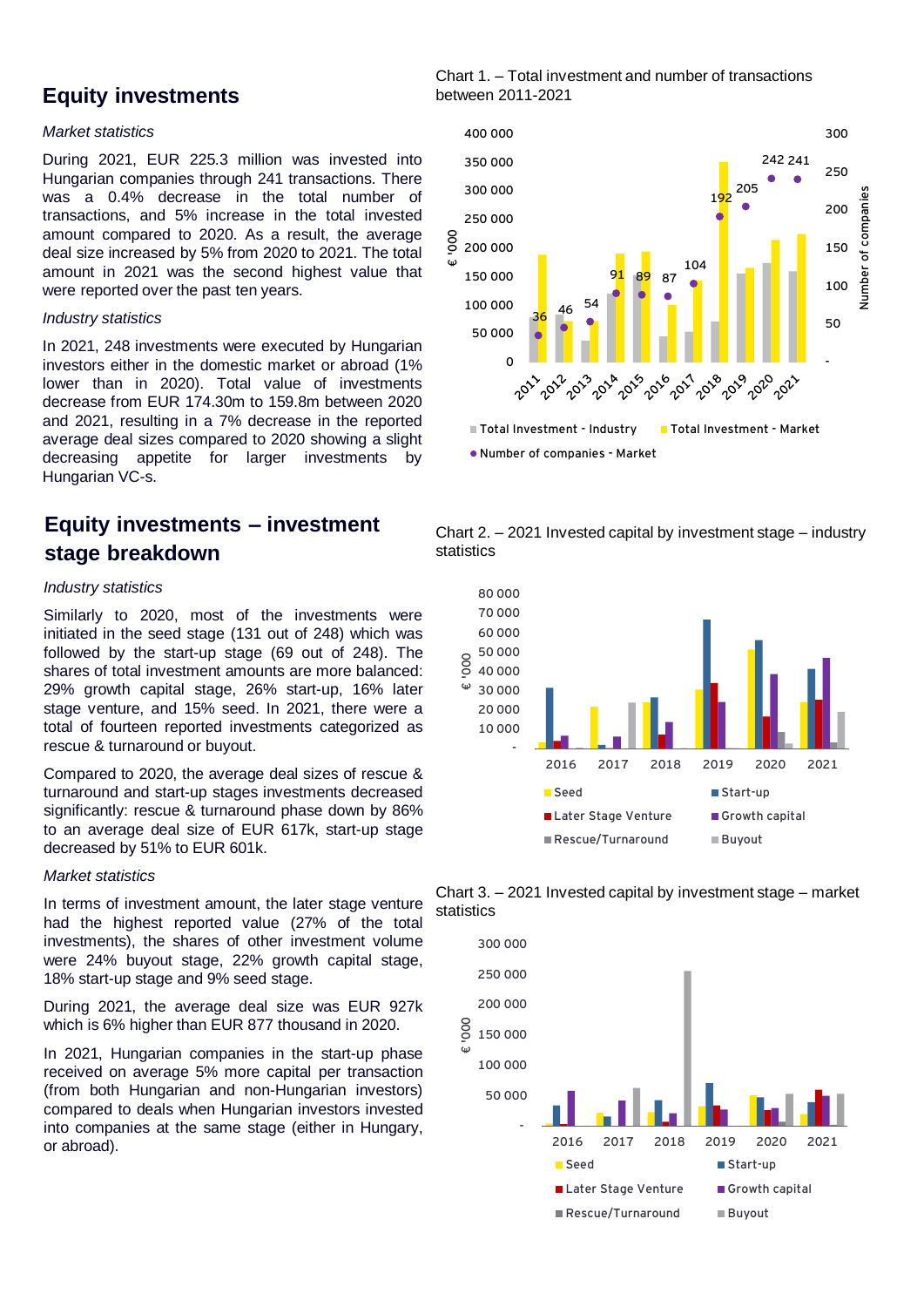



**Explorering investments in vertice** and **a** 

#### *Market statistics*

In case of Hungarian companies receiving investments, the two largest sectors by total invested amount were Consumer goods and services and ICT (Information and communications technology) that together accounted for 64% of total investment value and 58% of total number of investments. In 2021, the largest transactions (considering average deal size) occurred in the Energy and environment and Chemicals and materials, with average deal size of EUR 1.8 million and EUR 1.5 million respectively.

#### *Industry statistics*

The most active sector was Consumer goods and services with an average deal size of EUR 885k, while the second largest was ICT with an average deal size of EUR 461k.

The most significant difference between industry and market statistics were reported in ICT sector, showing a larger interest for companies operating in this sector by foreign investors. In this sector, the average deal size was EUR 927k according to market statistics versus EUR 461k in the industry statistics.

| € '000                             | 2020                       |                               |                          |                          | 2021                       |                               |                          |                               |
|------------------------------------|----------------------------|-------------------------------|--------------------------|--------------------------|----------------------------|-------------------------------|--------------------------|-------------------------------|
|                                    | <b>Industry statistics</b> |                               | <b>Market statistics</b> |                          | <b>Industry statistics</b> |                               | <b>Market statistics</b> |                               |
|                                    | <b>Amount</b>              | <b>Number of</b><br>companies | <b>Amount</b>            | Number of<br>companies   | <b>Amount</b>              | <b>Number of</b><br>companies | <b>Amount</b>            | <b>Number of</b><br>companies |
| Agriculture                        | 1757                       | 3                             | 1757                     | 3                        | 418                        | 3                             | 418                      | 3                             |
| Business products and services     | 23 831                     | 37                            | 23 831                   | 37                       | 28 971                     | 37                            | 40 482                   | 37                            |
| Chemicals and materials            | 1 2 4 0                    | $\mathbf{1}$                  |                          | $\overline{\phantom{a}}$ | 2 4 4 3                    | $\overline{2}$                | 1486                     | $\mathbf{1}$                  |
| <b>ICT</b>                         | 57 059                     | 87                            | 52 483                   | 80                       | 35 055                     | 76                            | 64 912                   | 70                            |
| Construction                       | 7411                       | 9                             | 7411                     | 9                        | 3 4 5 7                    | 5                             | 3 4 5 7                  | 5                             |
| Consumer goods and services        | 29 14 6                    | 52                            | 24 091                   | 48                       | 64 636                     | 73                            | 79 953                   | 70                            |
| Energy and environment             | 9631                       | 8                             | 10 270                   | 9                        | 4 9 0 5                    | 6                             | 14 731                   | 8                             |
| Financial and insurance activities | 20 417                     | 15                            | 65 173                   | 16                       | 6949                       | 13                            | 4 9 4 9                  | 12                            |
| Real estate                        | 3841                       | 6                             | 3841                     | 6                        | 3 9 21                     | 3                             | 3 9 2 1                  | 3                             |
| Biotech and healthcare             | 12 2 2 4                   | 25                            | 18 180                   | 26                       | 7 0 4 3                    | 23                            | 8969                     | 25                            |
| Transportation                     | 7723                       | 8                             | 7723                     | 8                        | 2029                       | $\overline{7}$                | 2029                     | $\overline{7}$                |
| Other                              | $\overline{\phantom{a}}$   | $\overline{\phantom{a}}$      |                          | $\overline{\phantom{a}}$ | ٠                          | $\overline{\phantom{a}}$      | $\overline{\phantom{a}}$ | ٠                             |
| <b>Total investment</b>            | 174 280                    | 251                           | 214 760                  | 242                      | 159 827                    | 248                           | 225 306                  | 241                           |

#### Table 1. –Last two year's breakdown of investments by sector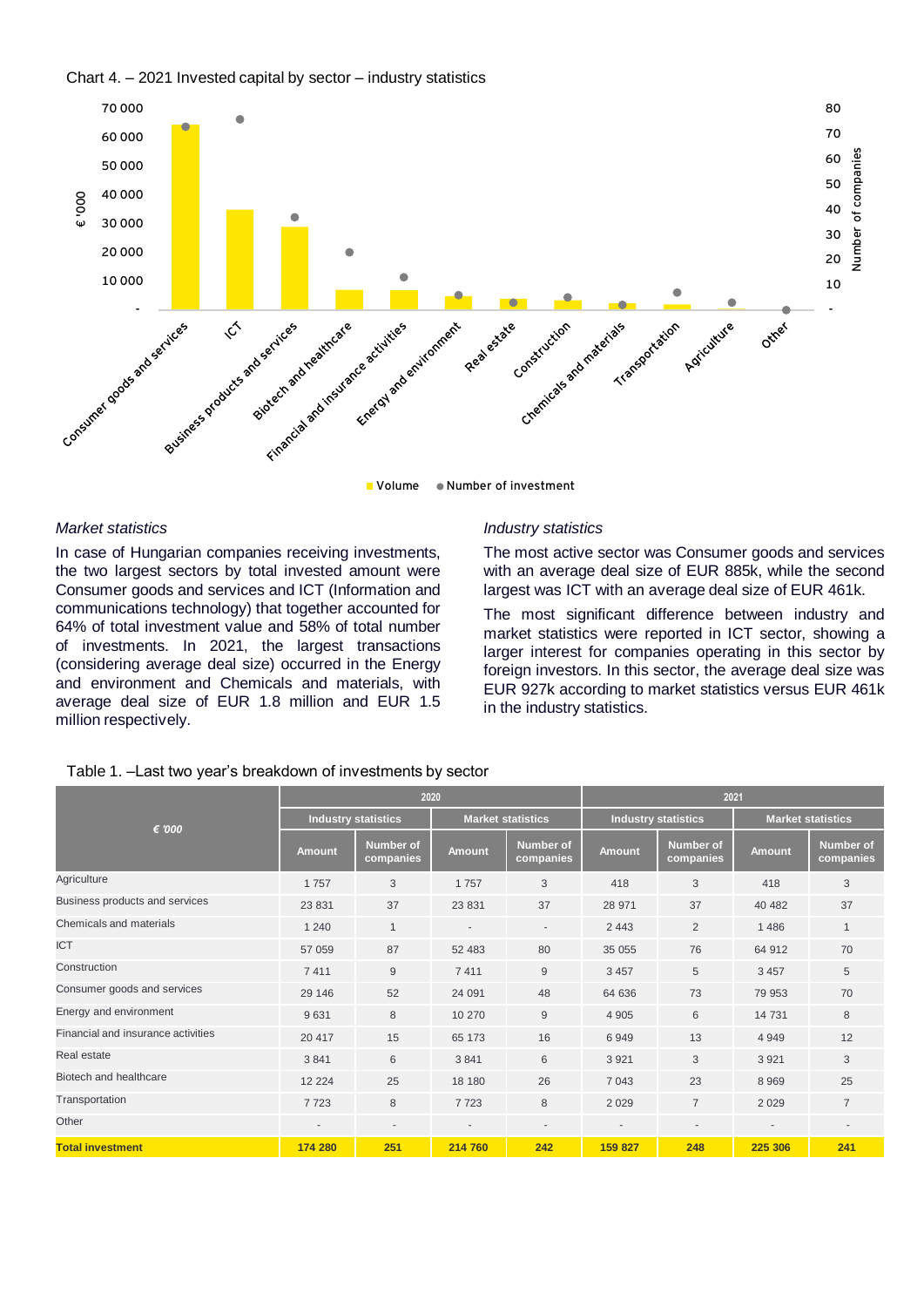#### **Divestments**

Considering market statistics, 41 divestments were reported in 2021. The breakdown of divestments based on the form of exit was as follows: 19 Management/Owner buy-back, 10 Write off, 6 Sale to trade buyers, 2 Sale to another private equity firm, 2 Repayment of preference shares/ loans or mezzanine, 1 Sale to financial institutions, 1 Divestment by public offering ad 1 Divestment by other means.

For divestment sector breakdown, Invest Europe collected only market statistics where 41 divestments were reported. Divestments mainly occurred in three sectors but the largest number of divestments was closed in ICT but considering reported divestment size, the most active sector was Transportation which accounted for 78% of the total value with the average deal size of EUR 4.5 million.



#### **Fund raising**

Funds of EUR 465.9 million were raised in 2021, which is significantly higher than the reported fundraising in 2020. Considering geographic breakdown, 99% of the funds were raised from the CEE region, while the remainder was either raised from various other European countries or was unclassified.

Compared to 2020, endowments and foundations, corporate investors and banks became more dominant in relative terms in relation to fundraising activities while participation of government agencies fell back.

Chart 7. – Total funds raised breakdown by investor type in 2021 (in thousand EUR)



Chart 8. – Historical fundraising figures by target investment stage (in million EUR)